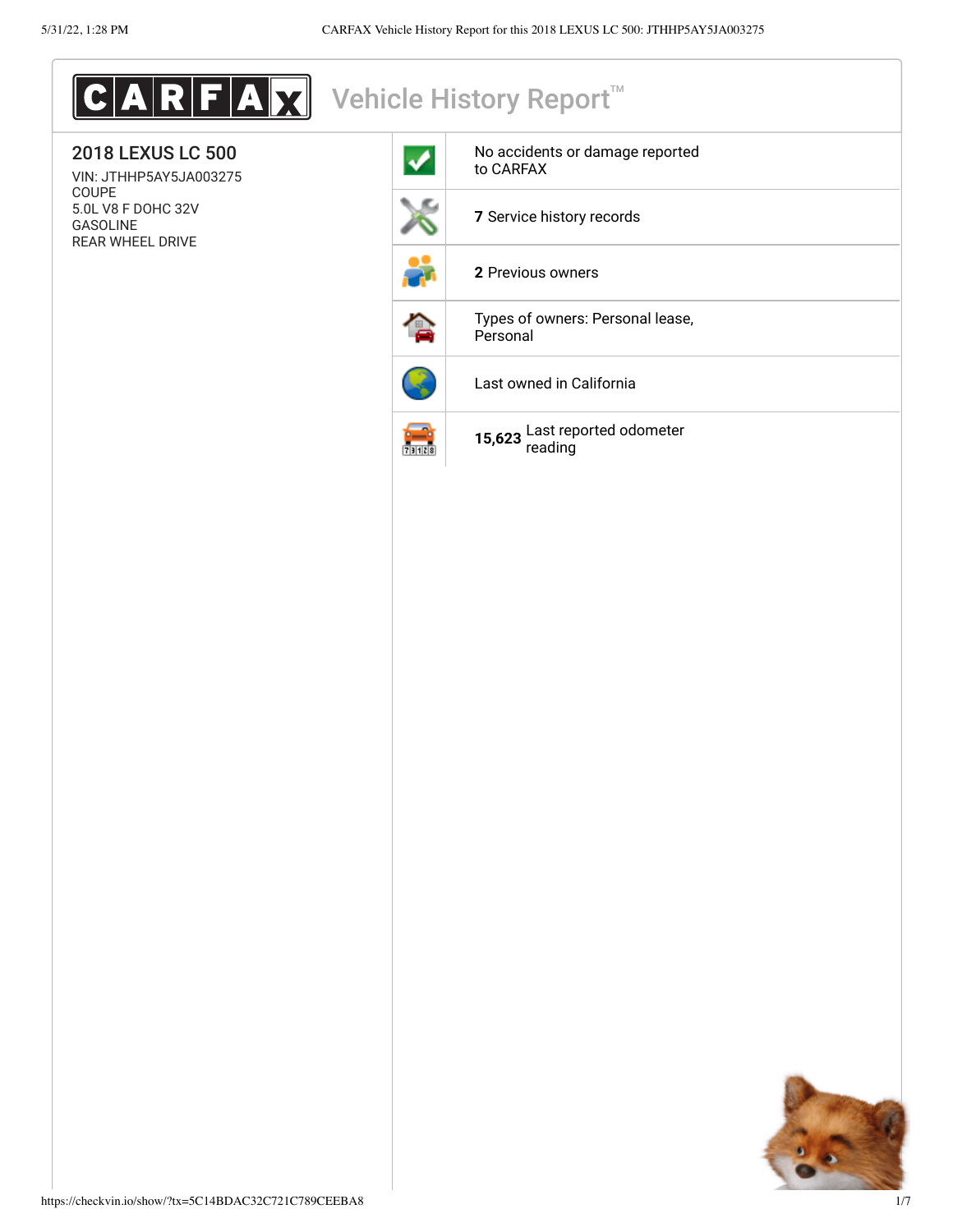

This CARFAX Vehicle History Report is based only on [information](http://www.carfax.com/company/vhr-data-sources) supplied to CARFAX and available as of 5/10/22 at 5:23:52 PM (CDT). Other information about this vehicle, including problems, may not have been reported to CARFAX. Use this report as one important tool, along with a vehicle inspection and test drive, to make a better decision about your next used car.

<span id="page-1-1"></span>

| $ C A R F A \overline{X}$<br><b>Ownership History</b><br>The number of owners is estimated | Owner 1               | Owner 2          |
|--------------------------------------------------------------------------------------------|-----------------------|------------------|
| Year purchased                                                                             | 2017                  | 2019             |
| Type of owner                                                                              | Personal lease        | Personal         |
| Estimated length of ownership                                                              | 1 yr. 10 mo.          | 1 yr. 9 mo.      |
| Owned in the following states/provinces                                                    | <b>North Carolina</b> | Ohio, California |
| Estimated miles driven per year                                                            | 2,617/yr              | 5,327/yr         |
| Last reported odometer reading                                                             | 4,938                 | 15,623           |

| <b>CARFAX</b> Title History<br>CARFAX quarantees the information in this section | Owner 1                         | Owner 2                         |
|----------------------------------------------------------------------------------|---------------------------------|---------------------------------|
| Salvage   Junk   Rebuilt   Fire   Flood   Hail   Lemon                           | <b>Guaranteed</b><br>No Problem | <b>Guaranteed</b><br>No Problem |
| Not Actual Mileage   Exceeds Mechanical Limits                                   | <b>Guaranteed</b><br>No Problem | <b>Guaranteed</b><br>No Problem |



**GUARANTEED** - None of these major title problems were reported by a state Department of Motor Vehicles (DMV). If you find that any of these title problems were reported by a DMV and not included in this report, CARFAX will buy this vehicle

back. [Register](https://www.carfax.com/Service/bbg) | [View Terms](https://www.carfax.com/company/carfax-buyback-guarantee-terms-and-conditions)

<span id="page-1-0"></span>

| <b>Additional History</b><br>C A R F A<br>Not all accidents / issues are reported to CARFAX | Owner 1                                    | Owner 2                     |
|---------------------------------------------------------------------------------------------|--------------------------------------------|-----------------------------|
| <b>Total Loss</b><br>No total loss reported to CARFAX.                                      | No Issues<br>Reported                      | No Issues<br>✔<br>Reported  |
| <b>Structural Damage</b><br>No structural damage reported to CARFAX.                        | No Issues<br>✔<br>Reported                 | No Issues<br>✔<br>Reported  |
| <b>Airbag Deployment</b><br>No airbag deployment reported to CARFAX.                        | No Issues<br>✔<br>Reported                 | No Issues<br>✔<br>Reported  |
| <b>Odometer Check</b><br>No indication of an odometer rollback.                             | No Issues<br>$\boldsymbol{V}$<br>Indicated | No Issues<br>✔<br>Indicated |
| <b>Accident / Damage</b><br>No accidents or damage reported to CARFAX.                      | No Issues<br>✔<br>Reported                 | No Issues<br>✔<br>Reported  |
|                                                                                             |                                            |                             |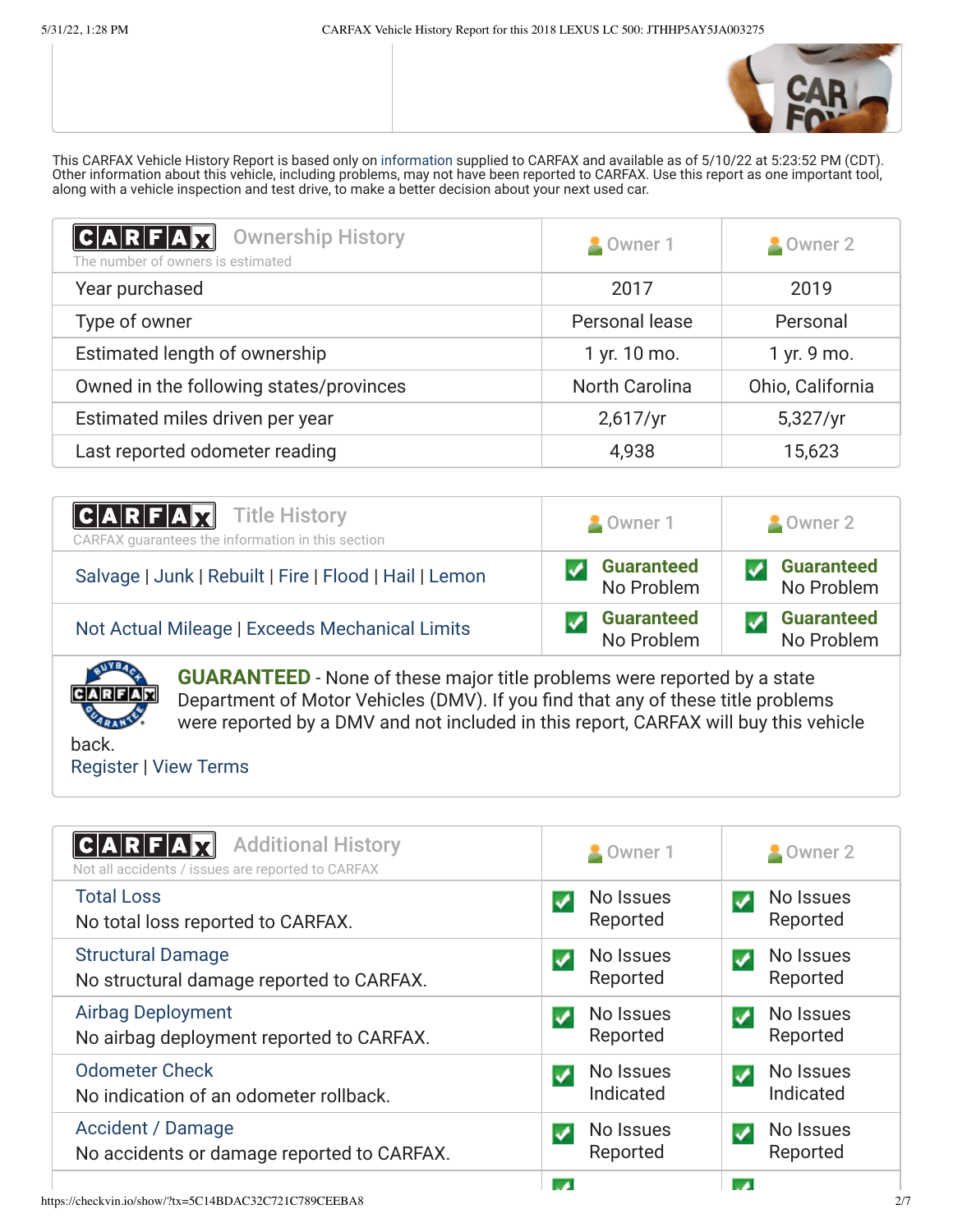<span id="page-2-0"></span>

| 5/31/22, 1:28 PM              |                                                 |                                                                                                                                                     | CARFAX Vehicle History Report for this 2018 LEXUS LC 500: JTHHP5AY5JA003275                                       |                                                     |
|-------------------------------|-------------------------------------------------|-----------------------------------------------------------------------------------------------------------------------------------------------------|-------------------------------------------------------------------------------------------------------------------|-----------------------------------------------------|
|                               | <b>Manufacturer Recall</b><br>Toyota disclosure | No open recalls reported to CARFAX. Check with an<br>authorized Lexus dealer for any open recalls. View                                             | IY.<br><b>No Recalls</b><br>Reported                                                                              | $\mathbf{v}$<br>No Recalls<br>Reported              |
| <b>Basic Warranty</b>         |                                                 | Original warranty estimated to have expired.                                                                                                        | <b>Warranty Expired</b>                                                                                           | <b>Warranty Expired</b>                             |
|                               | $ C A R F A \overline{X}$                       | <b>Detailed History</b>                                                                                                                             |                                                                                                                   |                                                     |
|                               |                                                 |                                                                                                                                                     |                                                                                                                   |                                                     |
| Owner 1<br>Purchased:<br>2017 |                                                 | Low mileage! This owner drove less than<br>the industry average of 15,000 miles per<br>year.                                                        |                                                                                                                   | Personal Lease Vehicle<br>2,617 mi/yr               |
| Date                          | Mileage                                         | <b>Source</b>                                                                                                                                       | <b>Comments</b>                                                                                                   |                                                     |
| 08/18/2017                    |                                                 | <b>NICB</b>                                                                                                                                         |                                                                                                                   | Vehicle manufactured and shipped to original dealer |
| 08/22/2017                    |                                                 | Johnson Lexus of Raleigh<br>Raleigh, NC<br>919-877-1800<br>johnsonlexusraleigh.com<br>4.9 / 5.0<br>823 Verified Reviews<br>8,749 Customer Favorites | Vehicle offered for sale                                                                                          |                                                     |
| 08/29/2017                    | 7                                               | Johnson Lexus of Raleigh<br>Raleigh, NC<br>919-877-1800<br>johnsonlexusraleigh.com<br>4.9 / 5.0<br>823 Verified Reviews<br>8,749 Customer Favorites | L Vehicle serviced<br>- Pre-delivery inspection completed<br>- Nitrogen fill tires<br>- Fabric protection applied | - Emissions or safety inspection performed          |
| 11/04/2017                    | 8                                               | Johnson Lexus of Raleigh<br>Raleigh, NC<br>919-877-1800<br>johnsonlexusraleigh.com<br>4.9 / 5.0<br>823 Verified Reviews<br>8,749 Customer Favorites | Vehicle serviced<br>Vehicle washed/detailed                                                                       |                                                     |
| 11/29/2017                    |                                                 | Johnson Lexus of Raleigh<br>Raleigh, NC<br>919-877-1800<br>johnsonlexusraleigh.com<br>4.9 / 5.0<br>823 Verified Reviews<br>8,749 Customer Favorites | Vehicle sold                                                                                                      |                                                     |
| 11/29/2017                    | 9                                               | Johnson Lexus of Raleigh<br>Raleigh, NC<br>919-877-1800<br>johnsonlexusraleigh.com<br>4.9 / 5.0                                                     | Vehicle serviced<br>Vehicle washed/detailed                                                                       |                                                     |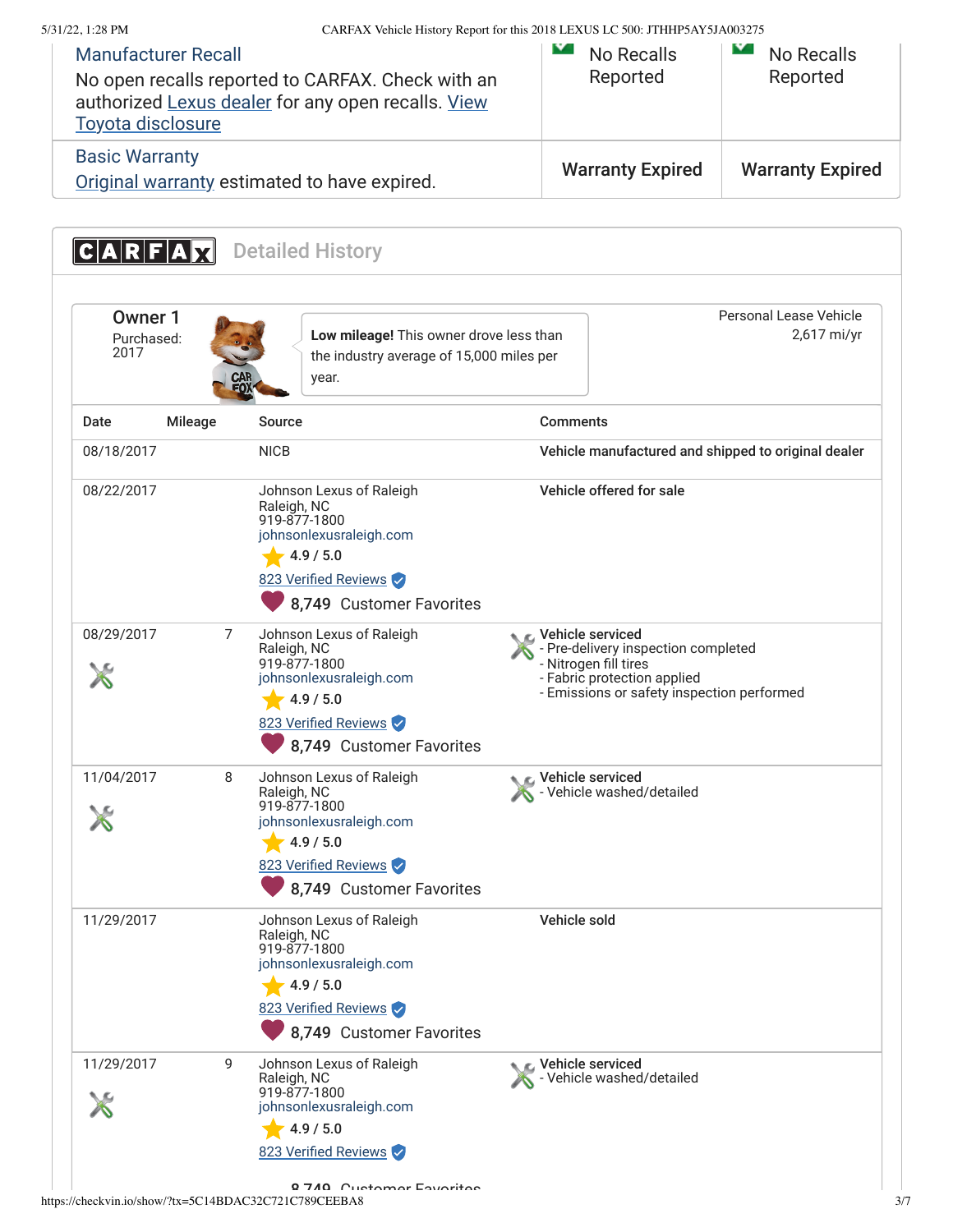| CARFAX Vehicle History Report for this 2018 LEXUS LC 500: JTHHP5AY5JA003275 |
|-----------------------------------------------------------------------------|
| . 6.749. GUSTOLIJEL FAVOLIJES.                                              |

|                                          |                | 0, 149 UUSLUITIEI FAVUITLES                                                                                                                         |                                                                                                                                                                                                                                                                                                                                                    |                                                   |
|------------------------------------------|----------------|-----------------------------------------------------------------------------------------------------------------------------------------------------|----------------------------------------------------------------------------------------------------------------------------------------------------------------------------------------------------------------------------------------------------------------------------------------------------------------------------------------------------|---------------------------------------------------|
| 11/29/2017                               | 25             | North Carolina<br>Motor Vehicle Dept.<br>Fayetteville, NC                                                                                           | <b>Odometer reading reported</b>                                                                                                                                                                                                                                                                                                                   | - Titled or registered as personal lease vehicle  |
| 11/30/2017                               |                | North Carolina<br>Motor Vehicle Dept.<br>Fayetteville, NC<br>Title #778269173343312                                                                 | Registration issued or renewed<br>- Title or registration issued<br>- First owner reported                                                                                                                                                                                                                                                         |                                                   |
| 10/08/2018                               | 3,414          | Johnson Lexus of Raleigh<br>Raleigh, NC<br>919-877-1800<br>johnsonlexusraleigh.com<br>4.9 / 5.0<br>823 Verified Reviews<br>8,749 Customer Favorites | C Vehicle serviced<br>- 5,000 mile service performed<br>- Vehicle washed/detailed<br>- Brakes checked<br>- Floor mat(s) checked<br>- Tire condition and pressure checked<br>- Wipers/washers checked<br>- One tire mounted<br>- One tire balanced<br>- Oil and filter changed<br>- Maintenance reminder reset<br>- Drivability/performance checked |                                                   |
| 11/27/2018                               | 3,830          | <b>Black's Tire &amp; Auto Services</b><br>Fayetteville, NC<br>910-475-8739<br>4.9 / 5.0<br>68 Verified Reviews                                     | Lehicle serviced<br>- Brakes checked                                                                                                                                                                                                                                                                                                               |                                                   |
| 12/17/2018                               |                | 3 Customer Favorites<br><b>North Carolina</b><br>Motor Vehicle Dept.                                                                                | Registration issued or renewed                                                                                                                                                                                                                                                                                                                     |                                                   |
|                                          |                | Fayetteville, NC<br>Title #778269173343312                                                                                                          |                                                                                                                                                                                                                                                                                                                                                    |                                                   |
| 08/27/2019                               |                | North Carolina<br><b>Service Facility</b>                                                                                                           | Vehicle repossessed<br>- Vehicle towed                                                                                                                                                                                                                                                                                                             |                                                   |
| 10/15/2019                               | 4,938          | <b>Financial Company</b>                                                                                                                            | Vehicle sold                                                                                                                                                                                                                                                                                                                                       |                                                   |
|                                          |                |                                                                                                                                                     | sold at auction every year.                                                                                                                                                                                                                                                                                                                        | Millions of used vehicles are bought and          |
|                                          |                |                                                                                                                                                     |                                                                                                                                                                                                                                                                                                                                                    |                                                   |
| Owner <sub>2</sub><br>Purchased:<br>2019 |                | Low mileage! This owner drove less than<br>the industry average of 15,000 miles per<br>year.                                                        |                                                                                                                                                                                                                                                                                                                                                    | <b>Personal Vehicle</b><br>5,327 mi/yr            |
| Date                                     | <b>Mileage</b> | <b>Source</b>                                                                                                                                       | <b>Comments</b>                                                                                                                                                                                                                                                                                                                                    |                                                   |
| 12/09/2019                               |                | Ohio<br>Motor Vehicle Dept.<br>Oxford, OH<br>Title #0905291390                                                                                      | Vehicle purchase reported<br>- Title issued or updated<br>- New owner reported                                                                                                                                                                                                                                                                     |                                                   |
| 02/22/2020                               | 5,913          | California<br><b>Inspection Station</b>                                                                                                             | Passed emissions inspection                                                                                                                                                                                                                                                                                                                        |                                                   |
| 03/09/2020                               |                | California<br>Motor Vehicle Dept.<br>Granada Hills, CA                                                                                              | Title issued or updated<br>- Loan or lien reported                                                                                                                                                                                                                                                                                                 |                                                   |
| 02/18/2021                               |                | California<br>Motor Vehicle Dept.<br>Reseda, CA                                                                                                     | to a new location                                                                                                                                                                                                                                                                                                                                  | Registration updated when owner moved the vehicle |
| 05/17/2021                               |                | California                                                                                                                                          |                                                                                                                                                                                                                                                                                                                                                    | Registration updated when owner moved the vehicle |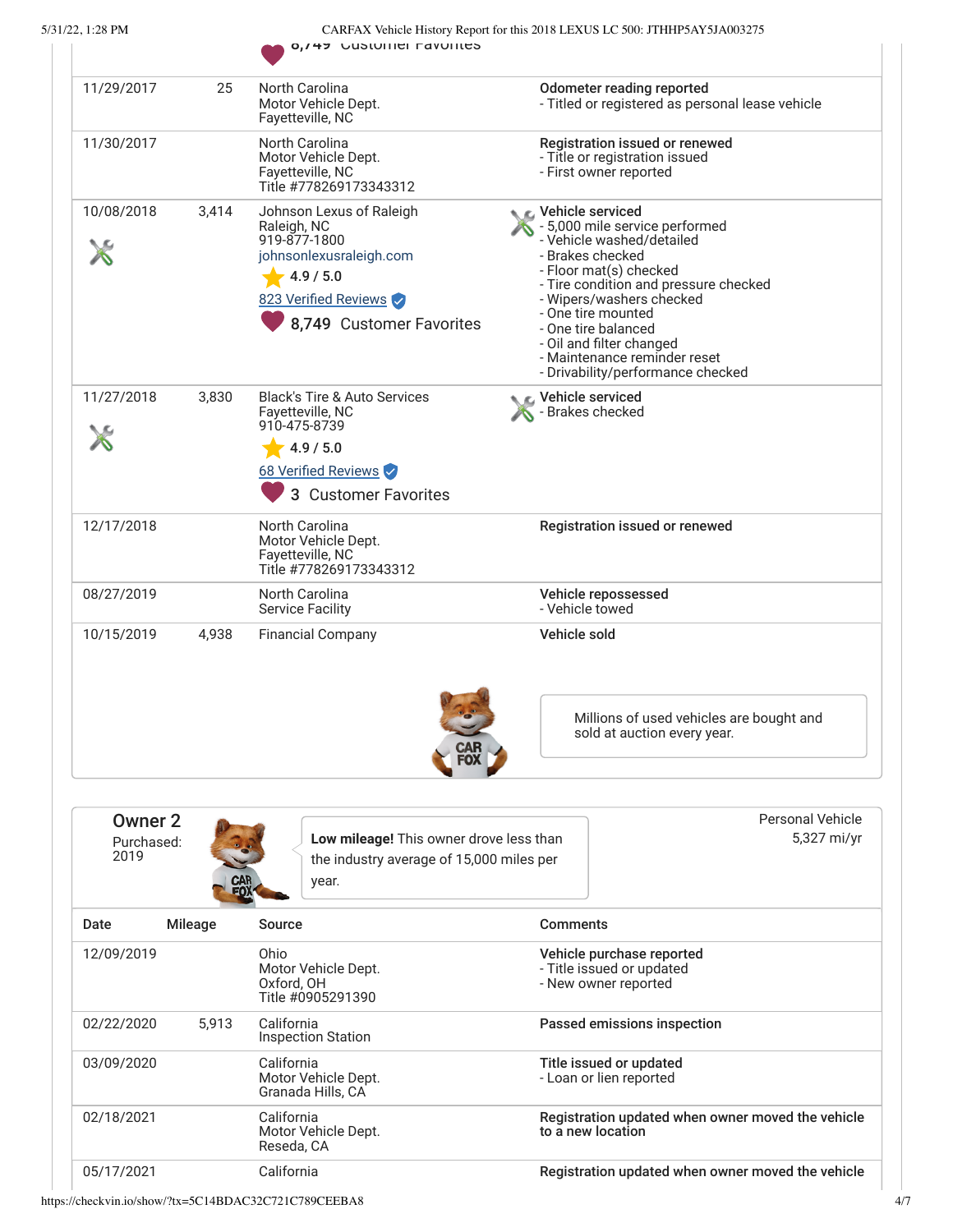5/31/22, 1:28 PM CARFAX Vehicle History Report for this 2018 LEXUS LC 500: JTHHP5AY5JA003275

| 71722.1.2011VI |        |                                                                                                                                                        | CANTAX Venere History Report for this 2016 LEAUS LC 500. THILL SAT STRO05275                                                                                                                                                                                                                                                           |
|----------------|--------|--------------------------------------------------------------------------------------------------------------------------------------------------------|----------------------------------------------------------------------------------------------------------------------------------------------------------------------------------------------------------------------------------------------------------------------------------------------------------------------------------------|
|                |        | Motor Vehicle Dept.<br>Irvine, CA                                                                                                                      | to a new location                                                                                                                                                                                                                                                                                                                      |
| 05/22/2021     | 9,240  | <b>Newport Lexus</b><br>Newport Beach, CA<br>949-477-7000<br>newportlexus.com<br>4.5 / 5.0<br>104 Verified Reviews<br>210 Customer Favorites           | C Vehicle serviced<br>- Inspection performed<br>- Tire checked<br>- Safety inspection performed<br>- Fuel pump replaced                                                                                                                                                                                                                |
| 09/15/2021     | 14,248 | Lucy Auto Sales & Service<br>El Monte, CA<br>5.0 / 5.0<br>11 Verified Reviews<br>98 Customer Favorites                                                 | Vehicle offered for sale                                                                                                                                                                                                                                                                                                               |
| 09/24/2021     |        | California<br>Motor Vehicle Dept.<br>Irvine, CA                                                                                                        | Title issued or updated<br>- Loan or lien reported                                                                                                                                                                                                                                                                                     |
| 10/11/2021     | 14,745 | <b>Auto Auction</b>                                                                                                                                    | Listed as a dealer vehicle<br>- Vehicle sold                                                                                                                                                                                                                                                                                           |
| 10/21/2021     |        | <b>Gravity Autos Atlanta</b><br>Atlanta, GA<br>770-674-0050<br>gravityautosatlanta.com<br>3.9 / 5.0<br>$\overline{\phantom{a}}$<br>18 Verified Reviews | Vehicle offered for sale                                                                                                                                                                                                                                                                                                               |
| 11/08/2021     | 14,911 | Georgia<br><b>Inspection Station</b>                                                                                                                   | Passed emissions inspection                                                                                                                                                                                                                                                                                                            |
| 11/29/2021     | 14,918 | <b>Auto Auction</b>                                                                                                                                    | Listed as a dealer vehicle<br>- Vehicle sold                                                                                                                                                                                                                                                                                           |
| 12/01/2021     |        | <b>Texas Auto</b><br>Webster, TX<br>281-938-2000<br>texasauto.com<br>4.5 / 5.0<br>98 Verified Reviews<br>206 Customer Favorites                        | Vehicle offered for sale                                                                                                                                                                                                                                                                                                               |
| 12/06/2021     |        | Texas Auto<br>Webster, TX<br>281-938-2000<br>texasauto.com<br>4.5 / 5.0<br>98 Verified Reviews<br>206 Customer Favorites                               | C Vehicle serviced<br>- Pre-delivery inspection completed<br>- Drivability/performance checked<br>- Oil and filter changed<br>- GPS/Navigation system checked<br>- Paint protection applied<br>- Emissions or safety inspection performed<br>Looks like this dealer serviced the car in<br>order to prepare it for sale. That's a good |
|                |        |                                                                                                                                                        | thing!                                                                                                                                                                                                                                                                                                                                 |
| 03/07/2022     |        | <b>Texas Auto</b><br>Webster, TX<br>281-938-2000<br>texasauto.com<br>4.5 / 5.0<br>98 Verified Reviews<br>206 Customer Favorites                        | Vehicle sold                                                                                                                                                                                                                                                                                                                           |
| 03/07/2022     |        | <b>Texas Auto North</b>                                                                                                                                | Vehicle offered for sale                                                                                                                                                                                                                                                                                                               |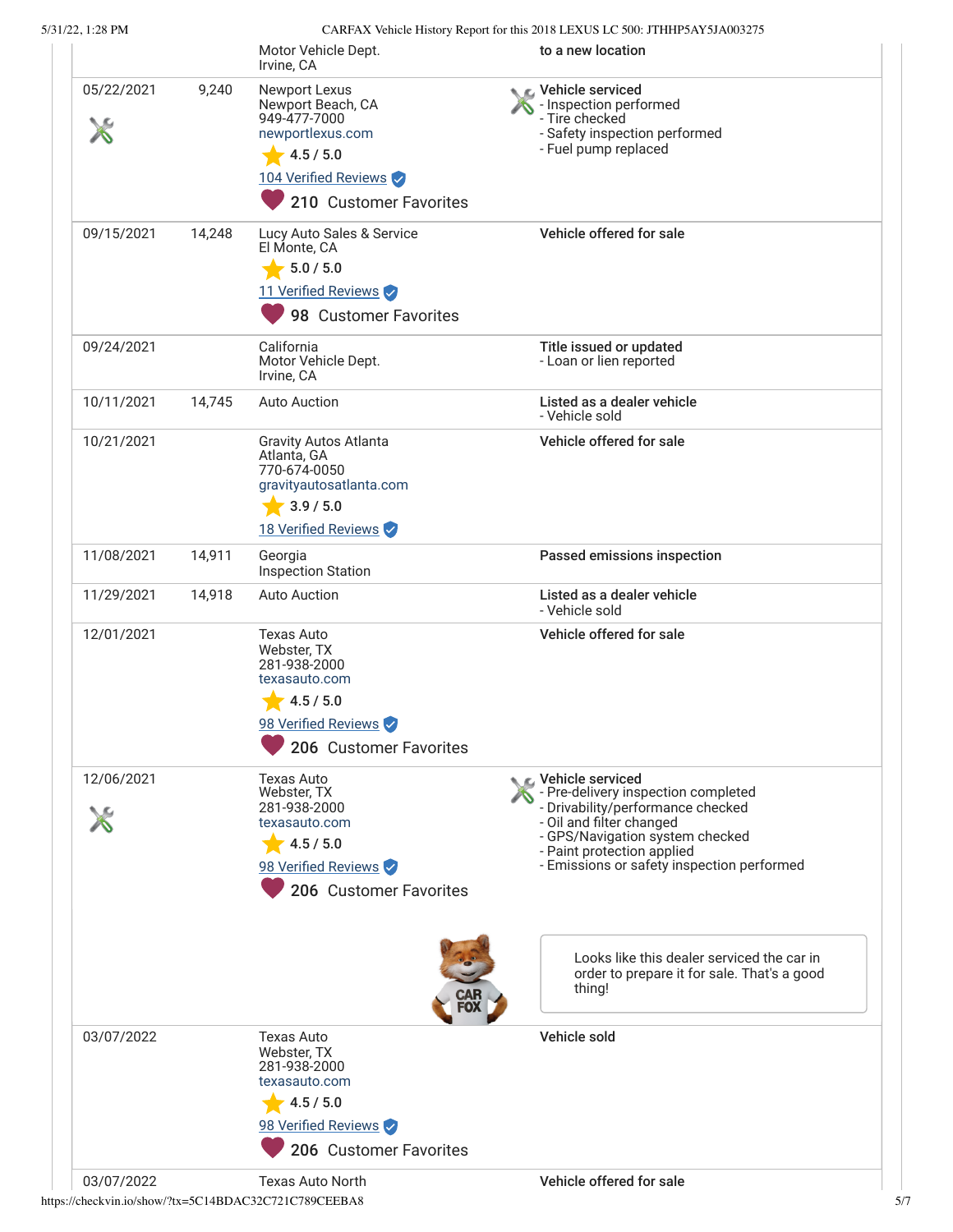|              |        | Houston, TX<br>832-328-0730<br>texasauto.com<br>$\bullet$ 3.8 / 5.0<br>13 Verified Reviews                  |              |  |
|--------------|--------|-------------------------------------------------------------------------------------------------------------|--------------|--|
| 03/25/2022   | 15,623 | <b>Texas Auto North</b><br>Houston, TX<br>832-328-0730<br>texasauto.com<br>3.8 / 5.0<br>13 Verified Reviews | Vehicle sold |  |
| A R F A<br>C |        | Glossary                                                                                                    |              |  |

## <span id="page-5-0"></span>First Owner

When the first owner(s) obtains a title from a Department of Motor Vehicles as proof of ownership.

# Lexus Recall / Service Campaign

Portions of this report have been included under license from Toyota Motor North America, Inc. ("TOYOTA"), License Agreement TMS1013 . This data applies only to vehicle marketed or originally sold in Mexico and the United States of America, including Guam, Saipan, American Samoa, Puerto Rico, the U.S. Virgin Islands and the other United States territories and protectorates with currently open safety or emissions recalls, or service campaigns. While TOYOTA provides data to Carfax Inc. on a regular basis, this report may not include very recent activity. For the manufacturer's most current information on recall/campaign activity for any Toyota, Lexus or Scion brand vehicle, you must go to <http://toyota.com/recall>or [http://lexus.com/recall..](http://lexus.com/recall)

### New Owner Reported

When a vehicle is sold to a new owner, the Title must be transferred to the new owner(s) at a Department of Motor Vehicles.

### Ownership History

CARFAX defines an owner as an individual or business that possesses and uses a vehicle. Not all title transactions represent changes in ownership. To provide estimated number of owners, CARFAX proprietary technology analyzes all the events in a vehicle history. Estimated ownership is available for vehicles manufactured after 1991 and titled solely in the US including Puerto Rico. Dealers sometimes opt to take ownership of a vehicle and are required to in the following states: Maine, Massachusetts, New Jersey, Ohio, Oklahoma, Pennsylvania and South Dakota. Please consider this as you review a vehicle's estimated ownership history.

### Repossession

When a repossession occurs a vehicle owner fails to make loan payments, and the financial institution holding the title takes possession of the vehicle.

### Title Issued

A state issues a title to provide a vehicle owner with proof of ownership. Each title has a unique number. Each title or registration record on a CARFAX report does not necessarily indicate a change in ownership. In Canada, a registration and bill of sale are used as proof of ownership.



CARFAX DEPENDS ON ITS SOURCES FOR THE ACCURACY AND RELIABILITY OF ITS INFORMATION. THEREFORE, NO RESPONSIBILITY IS ASSUMED BY CARFAX OR ITS AGENTS FOR ERRORS OR OMISSIONS IN THIS REPORT. CARFAX FURTHER EXPRESSLY DISCLAIMS ALL